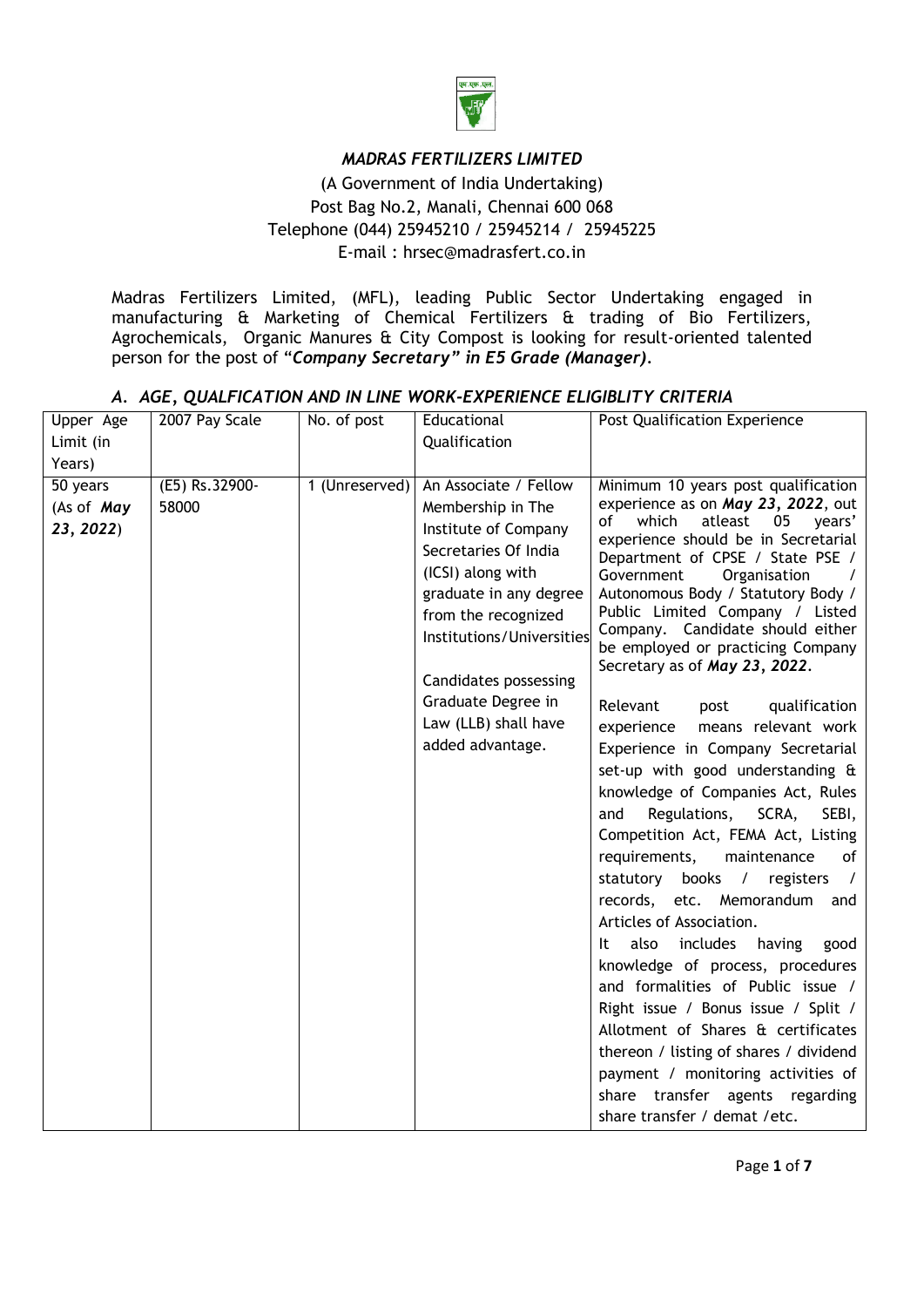### *B. DATE OF RECKONING ELIGIBLITY CRITERIA*

The cut-off date for determining eligibility criteria in respect of minimum educational qualification, post qualification in-line experience and age shall be *50 years (Upper Age) as of May 23, 2022* and will remain unchanged irrespective of any reason whatsoever.

#### *C. HOW TO APPLY*

Following are the Instructions :

- 1. Before applying, candidates should ensure that they fulfill all the eligibility norms. Their registration will be provisional as their eligibility will be verified only in case they are shortlisted for selection. Candidature of a registered candidate is liable to be rejected at any stage of recruitment process or even after joining, if any information provided by the candidate is found to be false or not in conformity with the eligibility criteria at any stage.
- *2.* Candidates fulfilling the prescribed eligibility criteria should download the application form proforma uploaded at MFL website: [www.madrasfert.co.in](http://www.madrasfert.co.in/) Company Secretary – May 2022. *No other means/mode of application shall be accepted.*
- 3. Candidates are required to provide details regarding age, date of birth, qualification, division and percentage of marks obtained, year of passing and respective School/College/University, work experience including positions held, name of employers with address, nature of duties, period of service, scale of pay, salary/CTC (Cost to Company)/ salary drawn, and other requisite information/declaration.
- 4. The candidates should ensure that the details entered in application form are correct.
- 5. *Printed Application form*, duly filled in along with self-attested photo copies of the documents / certificates, as detailed at Attachment regarding age, educational qualification, post qualification in line with work experience, CTC proof, etc. should reach in a sealed envelope cover super-scribed with "Application for the post of *Company Secretary*" at the following address *on or before May 23, 2022*.

The General Manager -  $P \& A (a/c)$ Madras Fertilizers Limited Manali, Chennai 600 068

#### *ATTACHMENTS*

Self-attested photocopies of the following Documents / Certificates are to be enclosed.

- a. Age proof
- b. Qualification (Membership Certificate of ICSI/ Degree Certificates and Consolidated / Semester-wise mark Statements, in support of Qualification)
- c. Experience Certificates, from the present / previous employer(s)
- d. Latest Pay Slip
- 6. The last date for receipt of completed application is *May 23, 2022*, unless extended and notified in MFL website.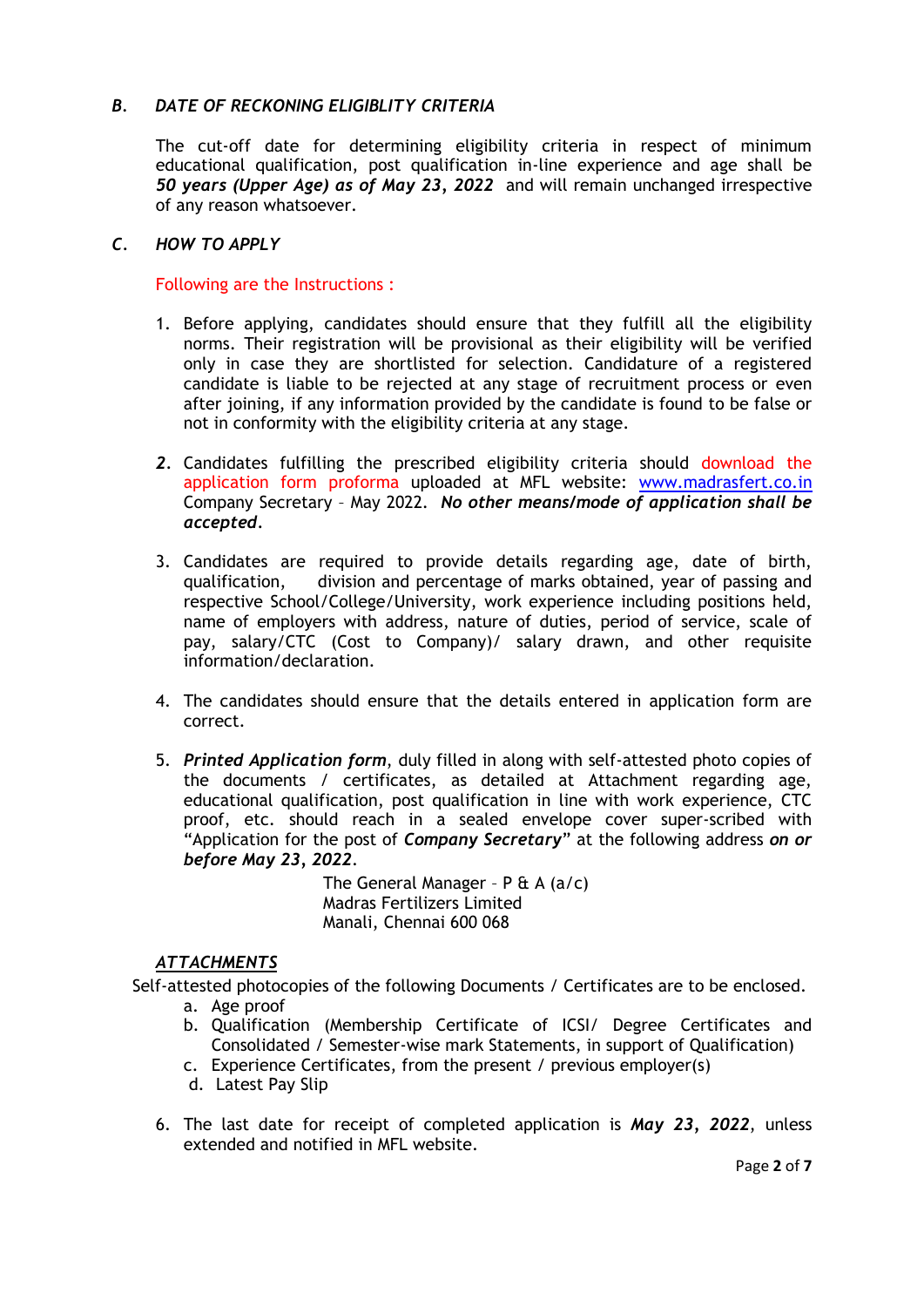#### *D. METHOD OF SELECTION*

- 1. Candidates meeting the eligibility criteria will be provisionally shortlisted and called for personal interview.
- 2. Candidates are required to qualify in the Personal Interview separately with minimum average of 50% marks in Interview. Selection shall be made according to the merit drawn on the basis of performance of shortlisted candidates in the interview process.
- 3. In case, total marks (upto two decimals) of two or more candidates after personal interview are same, percentage of marks in the qualifying examination would be considered for drawing the merit list. In case of percentage of marks (upto two decimals) are also equal in the qualifying examination, the date of birth of the candidates will be considered for preparing merit list i.e. the candidate born earlier will be considered as senior in the merit list.
- 4. It may be noted that candidates will be called for personal interview provisionally on the basis of information submitted by them in application form and their candidature will be considered vis-à-vis eligibility criteria for the post applied for as mentioned in the advertisement. *Candidates not meeting the eligibility criteria or not in possession of complete requisite documents will not be allowed to attend the personal interview*. Further, no queries shall be entertained in this regard.

#### *E. PAY & PERKS*

Selected candidate will be placed at the minimum Basic Pay in Pay scale indicated for the post. Besides Basic Pay, candidate will also be paid Industrial Dearness Allowance, House Rent Allowance and other eligible allowances per DPE guidelines.

### *F*. *GENERAL INSTRUCTIONS:*

- 1. Only Indian National should apply.
- 2. Candidates are advised to go through the advertisement carefully and ascertain their eligibility before submitting their applications.
- 3. While applying the candidates should mention their full name as it appears on the matriculation school certificate. Certificate issued by a Board of Secondary Education for passing Matriculation shall be the only acceptable document in support of proof of age.
- 4. All qualifications should be recognized by Indian University / appropriate statutory authority of Government of India.
- 5. No claim of possession of a qualification equivalent to a prescribed qualification would be entertained and decision of MFL in this regard would be final and binding.
- 6. Candidate's work experience would be counted only in case he/she is regularized in the same Company.
- 7. Candidates employed in Central/State Government/Quasi-Government/Public Sector Undertakings/Autonomous Bodies shall forward their application through Proper Channel and *shall produce No Objection Certificate (NOC) from their present employer at the time of interview* failing which they will not be allowed to appear in the interview.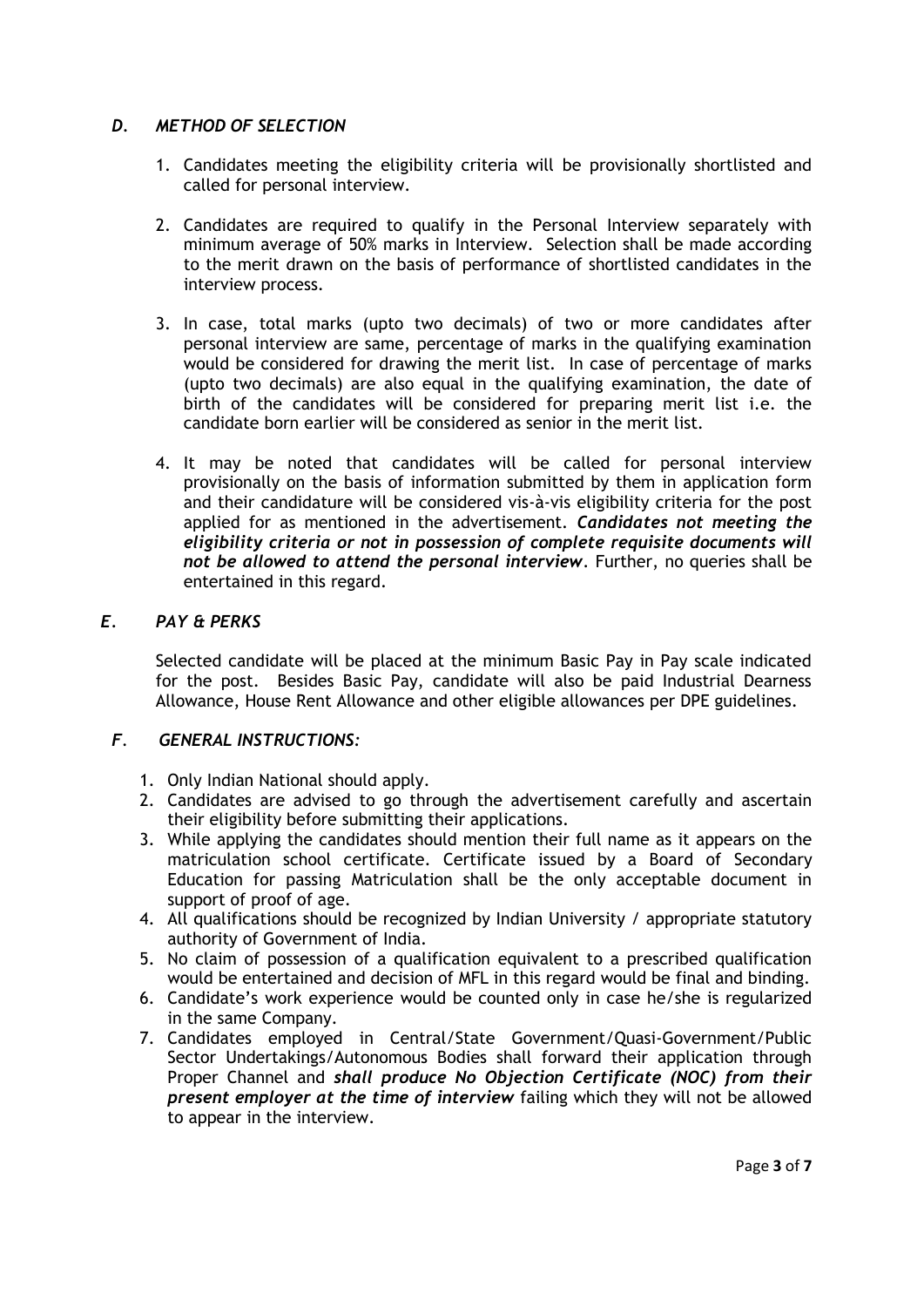- 8. No claim of experience in the pay scale equivalent to a requisite pay scale would be entertained and decision of MFL in this regard would be final and binding.
- 9. Qualification prescribed for the advertised post should be obtained by passing the required qualification in the order of studies i.e. 10+2 pattern.
- 10. The candidature of all applicants would be provisional and subject to subsequent verification of certificates/testimonials etc.
- 11. The appointment of selected candidate will be subject to being found medically fit, as per prescribed health standards of the Company and will be required to undergo medical examination by the Industrial Medical Officer of the Company, prior to be appointed after due selection.
- 12. The applications may also be liable to be rejected if the same is found to be not in the prescribed format or received without copies of necessary documents / proof to clearly establish his / her eligibility, received after the due date.
- 13. The decision of MFL about the mode of selection, eligibility condition, shortlisting of candidates for interview etc., shall be final and binding. No correspondence will be entertained in this regard. Any canvassing directly or indirectly by the applicant will disqualify his / her candidature.
- 14. Mere fulfilling the minimum requirement of qualification and experience will not vest any right on the candidates to be called for interview. MFL reserves the right to shortlist the candidates.
- 15. Mere admission to the selection process does not imply that MFL is satisfied about candidate's eligibility. The candidates should ensure that the details mentioned in the application form are correct and are in conformity with the eligibility criteria for the post applied for, as mentioned in the advertisement. In case, it is detected that a candidate does not fulfill any of the advertised eligibility criteria or has given false declaration or suppressed any material fact or information having any bearing on his candidature, he/she shall render himself/herself ineligible for consideration at any stage of selection and for termination at any time during employment, if recruited.
- 16. Candidates in their application form have to necessarily declare and provide details in case he/she has been arrested, prosecuted, kept under detention or fined, FIR filed in any Police Station, convicted by the Court of Law for any offence debarred / disqualified by any Public Service Commission from appearing in its examination or if proceedings are pending against him in any Court of Law.
- 17. Further, MFL reserves the right to cancel/restrict/enlarge/modify the recruitment/ selection process of advertised post without any further notice or assigning any reasons whatsoever, if need so arises.
- *18.Any corrigendum in respect of this advertisement shall be displayed only in MFL's website www.madrasfert.co.in and no separate advertisement will be issued. Hence prospective applicants are advised to visit MFL website regularly for latest update with regard to this advertisement.*
- 19. Only short listed candidates who are found eligible based on the application submitted will be called for participating in the Selection Process. In case the applicant does not receive any communication within 90 days from the date of publication of this advertisement, it may be presumed that he/she has not been short listed for the Selection Process. Candidates are advised to regularly visit MFL website www.madrasfert.co.in for the updated information on the selection process.
- 20. Shortlisted candidates will be intimated through post or e-mail. However, MFL will not be responsible for any delay or non-delivery of intimation sent through post or e-mail, as the case may be.
- 21. All future information/communication regarding participating in the selection process shall be provided through e-mail/SMS to the candidates, found prima-facie eligible, based on the information submitted by them in their application form.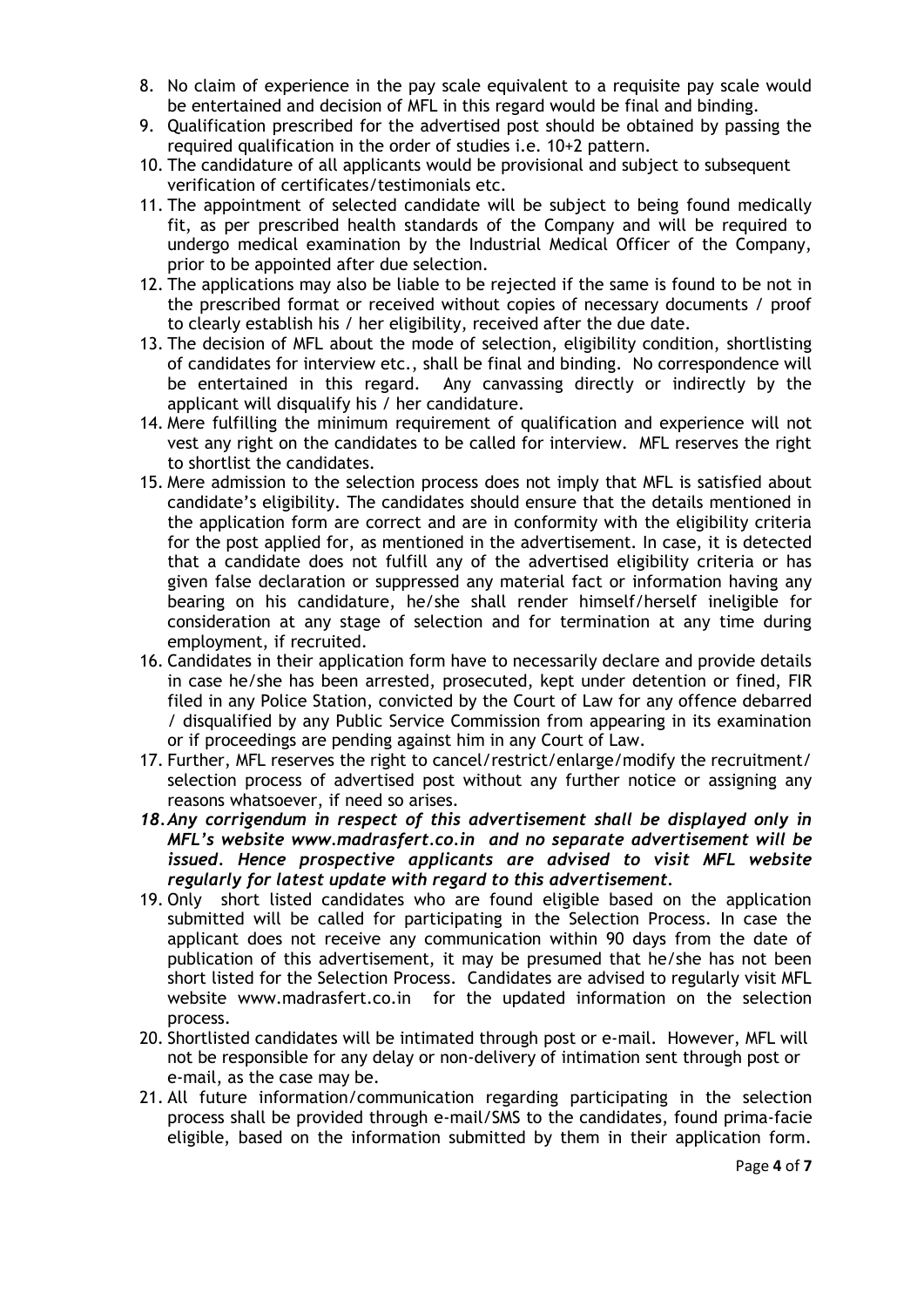Responsibility of receiving and downloading of information/communication, etc. will be of the candidate. MFL will not be responsible for any delay in communication/inactiveness of the E-mail ID, loss of email sent due to invalid/wrong Email ID submitted by the candidate in application form and no correspondence in this regard shall be entertained.

- 22. Details once submitted in the application form will be final and any request for any change including change in correspondence address/email address/mobile number/category shall not be entertained. Candidates are, therefore, advised to carefully fill up their application form.
- 23. Court of jurisdiction for any dispute pertaining to any issue arising out of this recruitment process will be at Chennai only.
- 24. Canvassing in any form at any stage (including before or after selection / joining) shall be considered as disqualification for employment in the Company.

#### *25. IMPORTANT DETAILS*

- Cut-off date of reckoning eligibility shall remain *May 23, 2022*
- $\triangleright$  Last date of receipt of printed form of duly filled-in application form along with requisite self- attested copies of the documents / certificates is *May 23, 2022* unless extended and notified on MFL's website.

#### G.. *EXECUTION OF BOND FOR THREE YEARS*

The selected candidate for the said post is required to serve MFL for a period of minimum three years from the date of appointment and a Service Agreement to be executed in this regard. In the event of leaving MFL before the said period, he / she is liable to pay a sum of *Rs.3 lakhs* to MFL before getting relieved from MFL.

#### *Note:*

1. Please do not send any original certificates along with the Application Form. Original certificates are to be produced only at the time of interview.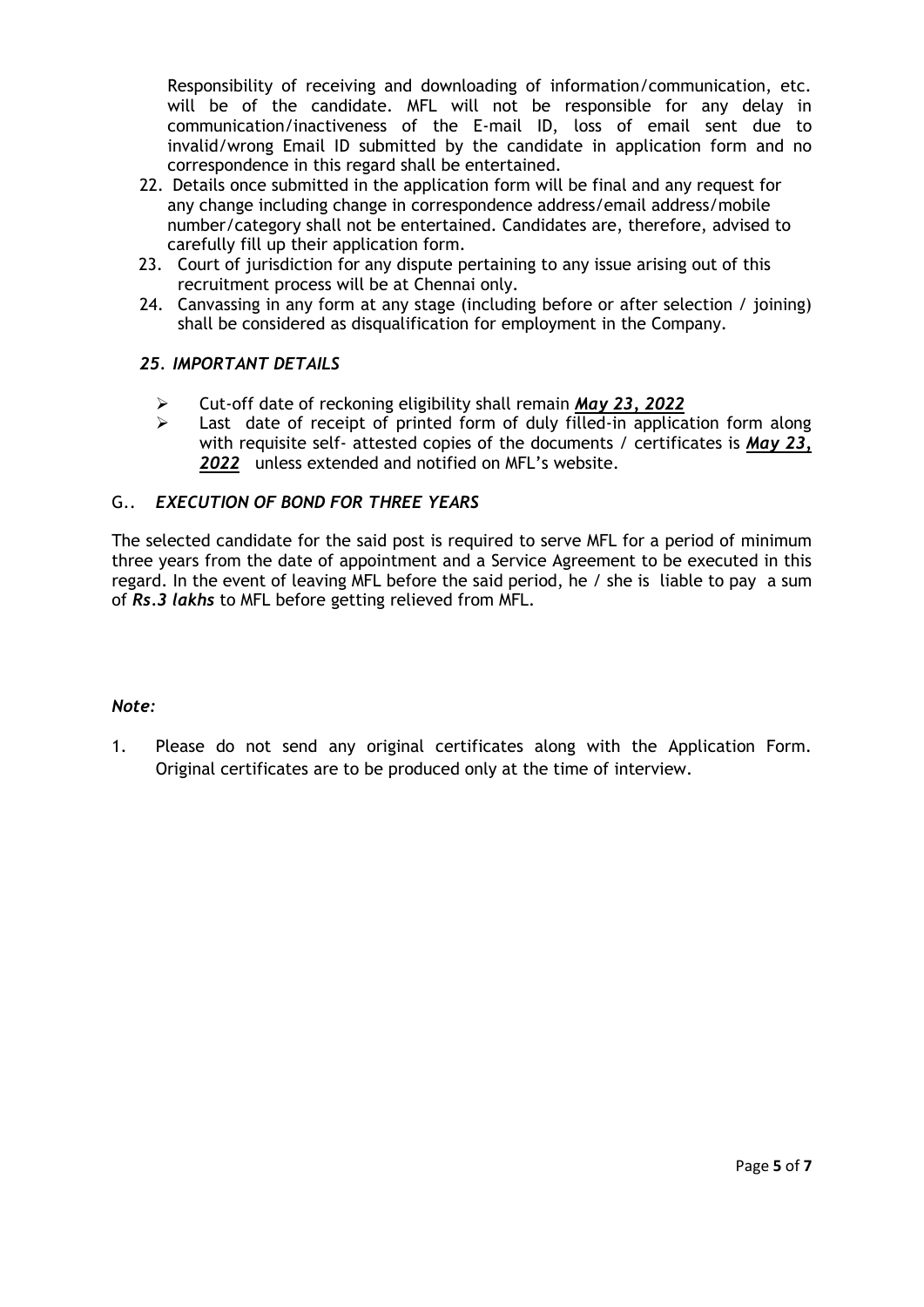#### MADRAS FERTILIZERS LIMITED (A Government of India Undertaking) Post Bag No.2, Manali, Chennai 600 068

.<br>एम.एफ़.ए

# Telephone (044)25945210/25945214/ 25945225

E-mail : [hrsec@madrasfert.co.in](mailto:hrsec@madrasfert.co.in)

# *APPLICATION FOR EMPLOYMENT*

# Post applied for : *COMPANY SECRETARY* May 2022

|                                                                                         | $1.$ Name:                          |                                   |               | 2. Father's Name:                  |                           |                                              |                               |
|-----------------------------------------------------------------------------------------|-------------------------------------|-----------------------------------|---------------|------------------------------------|---------------------------|----------------------------------------------|-------------------------------|
|                                                                                         | 3. Date of birth and age :          |                                   |               | 4. Place of Birth:                 |                           |                                              |                               |
|                                                                                         | 5. Gender / Nationality / Religion: |                                   | 6. Home town: |                                    |                           |                                              |                               |
|                                                                                         | 7. Present Address:                 |                                   |               | 8. Permanent Address:              |                           |                                              |                               |
| 9. Present Telephone Nos.<br>Office :<br>Res.<br>Mobile :<br>e-mail :                   |                                     |                                   |               |                                    |                           |                                              |                               |
| 12. Educational Qualification (starting from SSLC / 10 <sup>th</sup> Standard onwards): |                                     |                                   |               |                                    |                           |                                              |                               |
| S.No.                                                                                   | Name of the<br><b>Institution</b>   | <b>Qualificatio</b><br>n acquired | <b>From</b>   | <b>Duration of</b><br>Course<br>To | Year of<br><b>Passing</b> | Class /<br><b>Division</b><br>% of<br>marks) | <b>Main field</b><br>of study |
|                                                                                         |                                     |                                   |               |                                    |                           |                                              |                               |
|                                                                                         |                                     |                                   |               |                                    |                           |                                              |                               |
|                                                                                         |                                     |                                   |               |                                    |                           |                                              |                               |
|                                                                                         |                                     |                                   |               |                                    |                           |                                              |                               |
|                                                                                         |                                     |                                   |               |                                    |                           |                                              |                               |

TO PASTE LATEST COLOUR PASSPORT SIZE PHOTOGRAPH